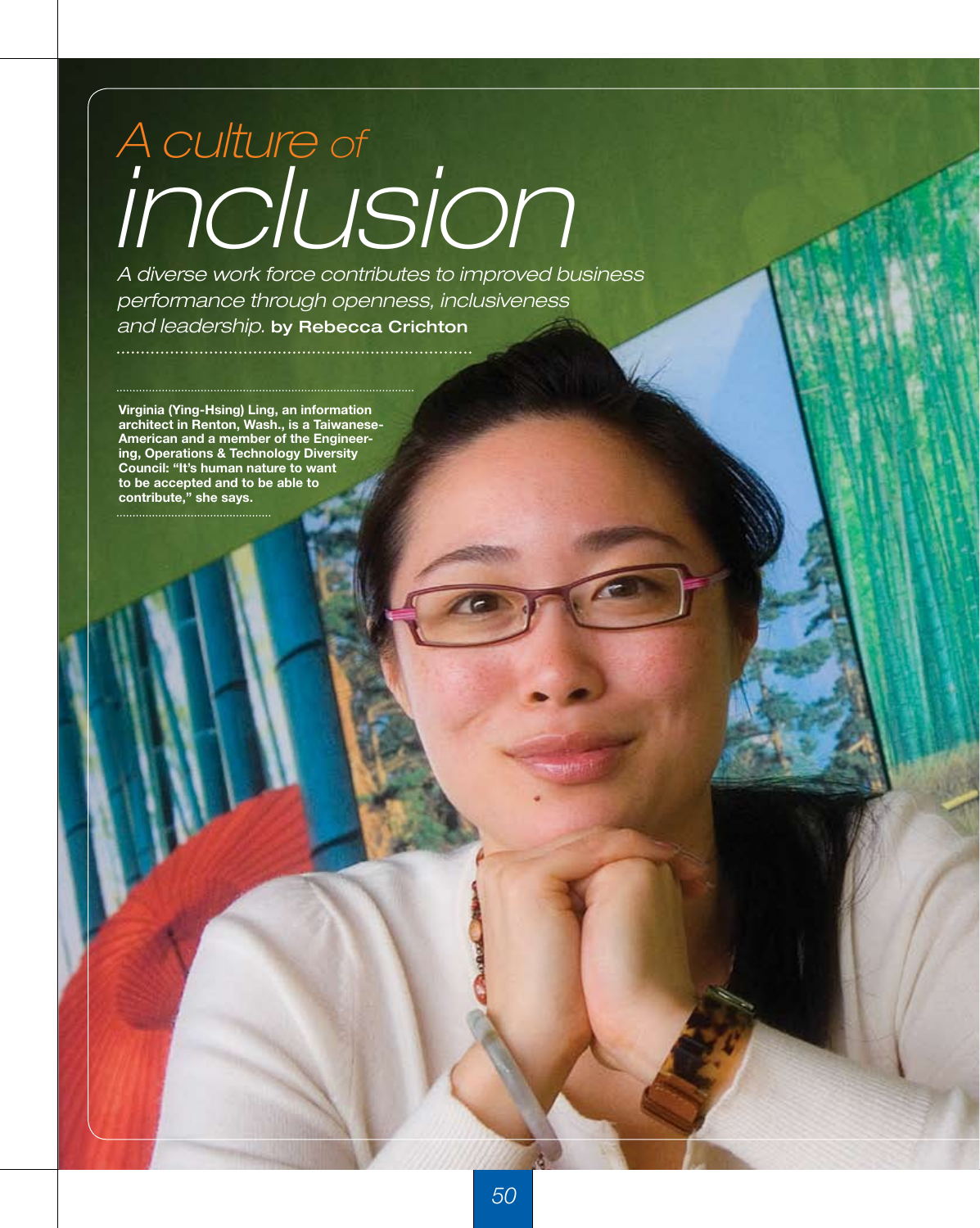When Boeing leaders<br>and inclusion, they<br>in more ways than one At all talk about diversity and inclusion, they mean business – in more ways than one. At all levels of the enterprise, diversity and inclusion are recognized as critical to Boeing's success in the global marketplace. And Boeing employees are working in unison to help produce that success. Employees working together – not in sepa-

rated, individual efforts – is the key to diversity's tremendous potential for improving productivity and growth, says Jim McNerney, Boeing chairman, president and CEO.

"The culture that drives business performance is exactly the same culture that drives diversity, ethics and integrity – all of which work together, mutually reinforcing each other," he says.

As Joyce Tucker, vice president of Global Diversity and Employee Rights, says: "Diversity is good business and it's good for business. Focusing all our diversity on the business challenges of our company gives Boeing a competitive advantage."

*continued on page 52*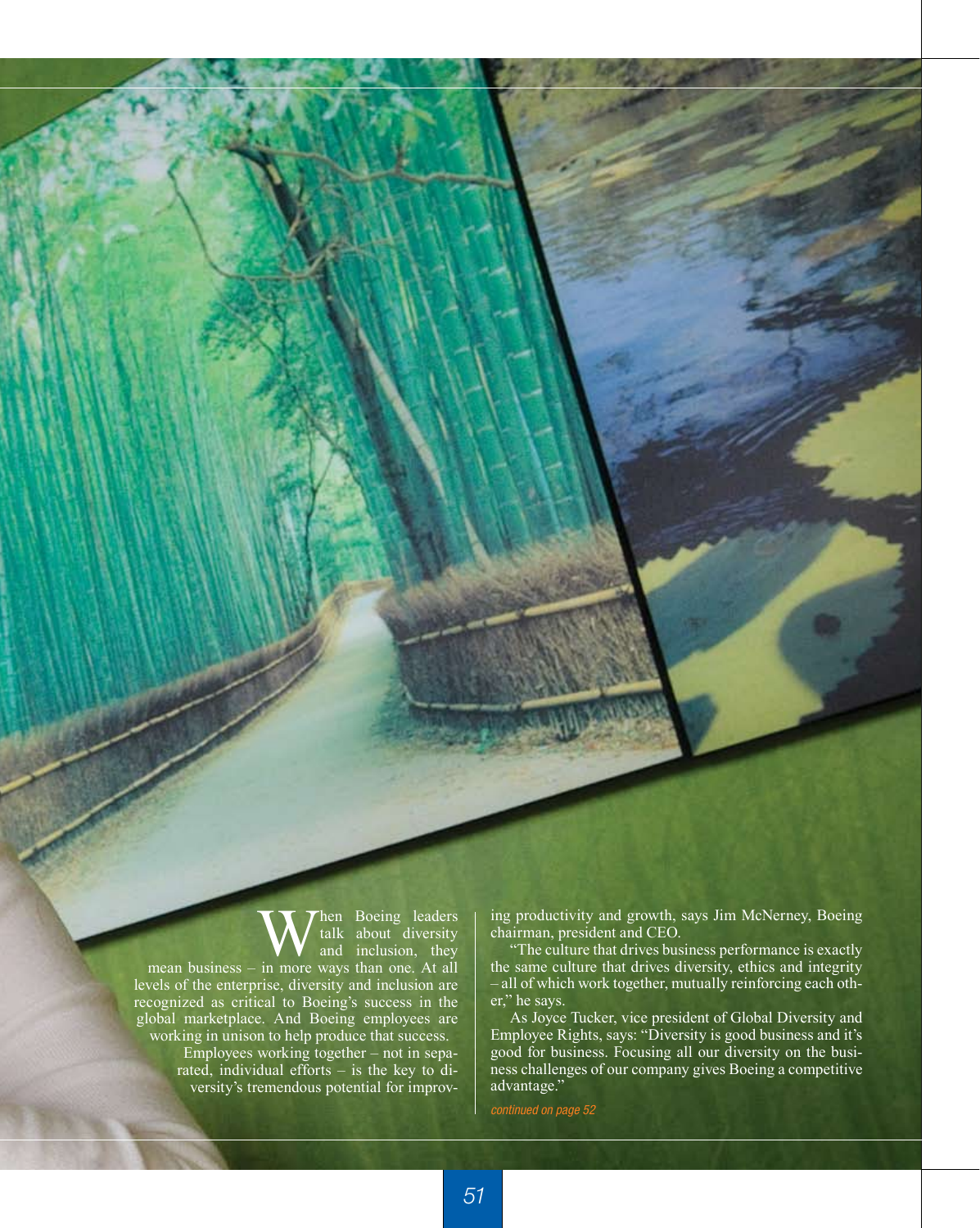#### *continued from page 51*

Tucker said strides have been made in the five years since the Integrated Diversity and EEO Compliance Strategy was designed and implemented. "This strategy was created by a crosssection of people from around the enterprise," she says. "The five goals are the same ones we started with and we're on our way to meeting them. But in the end, the success of the strategy

depends on each and every Boeing employee working together to create the environment that values the different background and perspectives that each of them brings to the workplace. This is truly diversity at work."

## **Tapping employee energy**

Most employees get involved in diversity efforts through Affinity Groups and Diversity Councils. But it's only when they come together that their efforts pay off.

Affinity groups are employee associations whose members share a common interest, such as race, gender, or culture. The groups are designed to further personal and professional development, promote diversity, meet new people,



**Joyce Tucker, vice president of Global Diversity and Employee Rights: "Diversity gives Boeing a competitive advantage."**

enjoy social activities, and network.

Diversity councils are a blend of managers and non-managers. They focus on facilitating implementation of a business unit's diversity plan and on improving engagement, providing learning and leadership opportunities, and increasing communication.

Both groups cultivate activities that allow employees to increase their own diversity awareness and share it with others. They allow employees to develop professionally, to participate in training and education, and to reach out to others at Boeing and in their own communities.

A good example is Brandon Polingyumptewa, a supply chain analyst with Integrated Defense Systems in Mesa, Ariz. He is a Hopi Indian from northeastern Arizona and president of the Boeing American Indian Society in Mesa. Polingyumptewa belongs to all the affinity groups in his area and is also on the diversity council for the Mesa site. His appreciation of the importance of grass roots reflects his Native American culture: "For a tree to grow to its fullest potential, the seed must be nurtured and allowed to grow, but the roots must be strong . . . if the roots are strong, the tree will be strong. The Boeing Company plants the seeds of diversity by offering courses and the opportunities to expand its employees, both professionally and personally, and as the seed matures and develops, an environment of diversity and inclusion begins to materialize."

"People bring with them diverse backgrounds, experiences, perspectives and ways of solving problems," Joyce Tucker says. That applies to Katie Blanton, a procurement agent with BCA Global Partners in Puget Sound and a member of the newly formed Global Partners Diversity Council. Blanton worked as a Boeing intern in college and joined the company full-time in July 2006. She thinks about her culture from a generational perspective. "I discovered that the different generations think differently and offer different values. My generation values getting things done. People see us as hard workers and are somewhat surprised by how much we take on and what a good job we do. By giving us more opportunity to show what we can do we will prove it. We will prove to be valuable assets for higher-level decision making."

Belonging to a diversity council provides Virginia Ling with a place where she knows her contributions are appreciated. Ling is Taiwanese American and works as an integration architect for Boeing Commercial Airplanes Architecture in Everett, Wash. A member of the Engineering, Operations & Technology (EO&T) council, she believes that "people on the council become change agents to allow others to understand the importance of diversity. They do a good job of explaining that it is not just about abiding by the law. It is human nature to want to be accepted and be able to contribute. The council activities can help build that awareness."

## **Building community, expanding opportunity**

Boeing affinity groups also provide primary ways for employees to connect with others who share their interests and gain a leadership foothold. Boeing Women in Leadership (BWIL) in St. Louis sponsors a popular monthly Breakfast of Champions that attracts many employees, especially new hires. Leaders from the St. Louis area discuss their career paths and share strategies and stories about how they succeeded. St. Louis BWIL president Stephanie Wojcik believes that her organization provides learning and leadership opportunities to people who wouldn't necessarily have them in their regular jobs. Wojcik, who works on the St. Louis Engineering Operations staff, notes that gaining management experience is often a Catch-22. "All K-manager positions ask for leadership experience. How would you get that before becoming a manager? Well, you can lead a committee at BWIL to get that experience. Now, you can say you've developed and acquired leadership skills."

Joyce Tucker appreciates the value that affinity groups bring. "This is about each individual Boeing employee recognizing that the culture of inclusion is all of our responsibilities. By signing up for affinity groups and diversity councils, people are saying: 'I want to be part of the inclusion movement at Boeing.'"

That is borne out by Ed Martinez, IT project manager, Computing and Network Organizations support, and a member of the Boeing Hispanic Employees Network in Puget Sound. "At our meetings we welcome all people who have interests in our group. When people first arrive they don't know there are support groups they can join and be part of. New employees of no matter what background have a need for support. The affinity group can provide some comfort and support for them. They find themselves more included and comfortable."

*continued on page 55*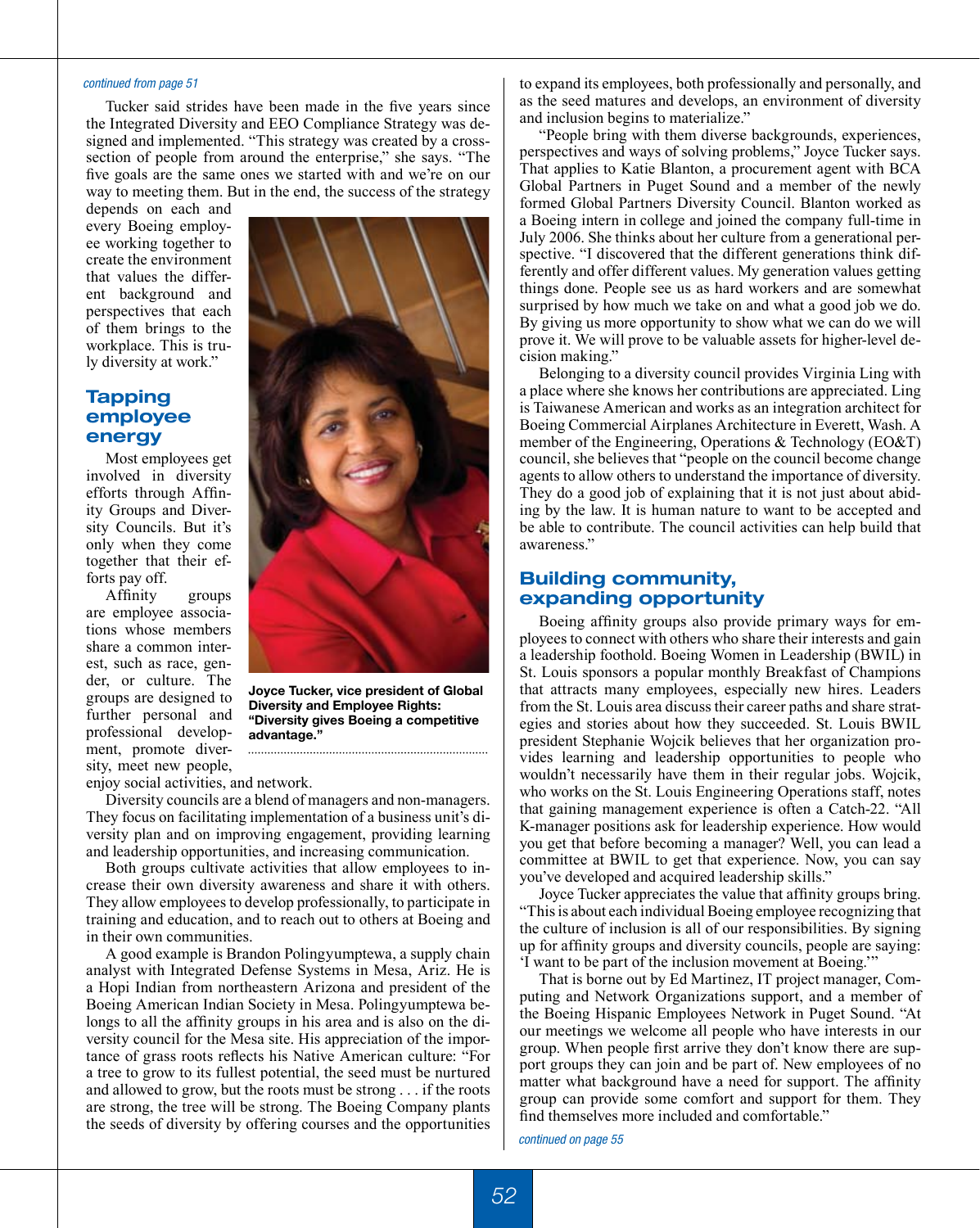# **Unsolicited learning**

**Sam Morgan may be blind, but his disability has brought him some unexpected benefits** 



**Sam Morgan, a technical team lead in St. Louis, is legally blind as a result of a degenerative condition. But he regards his disability positively. "If I hadn't had this loss of vision, I wouldn't have had the same experiences," he says. "I keep learning new ways of doing things."**

As he gradually began to lose his sight, Sam Morgan could have resigned himself to a world of darkness. Instead, he began to see the light – an awareness of himself and his work colleagues that had hitherto escaped him.

"I am a more diverse person for having lost my sight," he says. "I'm more open to other people's opinions and their ideas and their assistance."

He is also able to help others with similar disabilities, and that gives him satisfaction.

Morgan, a systems design and integration specialist and technical team lead with Computing and Network Operations at Engineering, Operations & Technology in St. Louis, is disabled and does not fall within the usual description of a minority.

Physical Ability is one of the internal dimensions depicted on the Diversity Blueprint often seen in Boeing buildings. But unlike diversity markers that are with us from birth – gender, ethnicity, race and age – physical ability can change suddenly or gradually throughout our lives. That

was the case for Morgan, who was told he was going blind at age 23. He was diagnosed with a 'textbook case' of retinitis pigmentosa, a degenerative condition for which there is no cure.

Morgan has adapted well to his condition. Using a white cane, he is able to negotiate seemingly effortlessly through the complicated labyrinth of hallways, stairs and elevators in his St. Louis office building. And he says that being blind has actually brought him some blessings.

"I now recognize the value of others who help me all the time, even though I still like doing things myself," he says. "I was somewhat arrogant before, but now I have learned that more heads are better than one. My role as team lead is delegation – I'm Mr. Teflon – I pass jobs on to people. 'Automate and delegate' are my mottos. I want to work myself out of a job; that's part of automation."

Morgan's disability has helped others with similar problems. He shares the adaptive equipment at his desk with others. He has a flatbed scanner and a device that performs optical character recognition, turning it into text and then announcing whatever is on the page or meeting notice.

"If I hadn't had this loss of vision, I wouldn't have the same experiences," he says. "I keep learning new ways of doing things."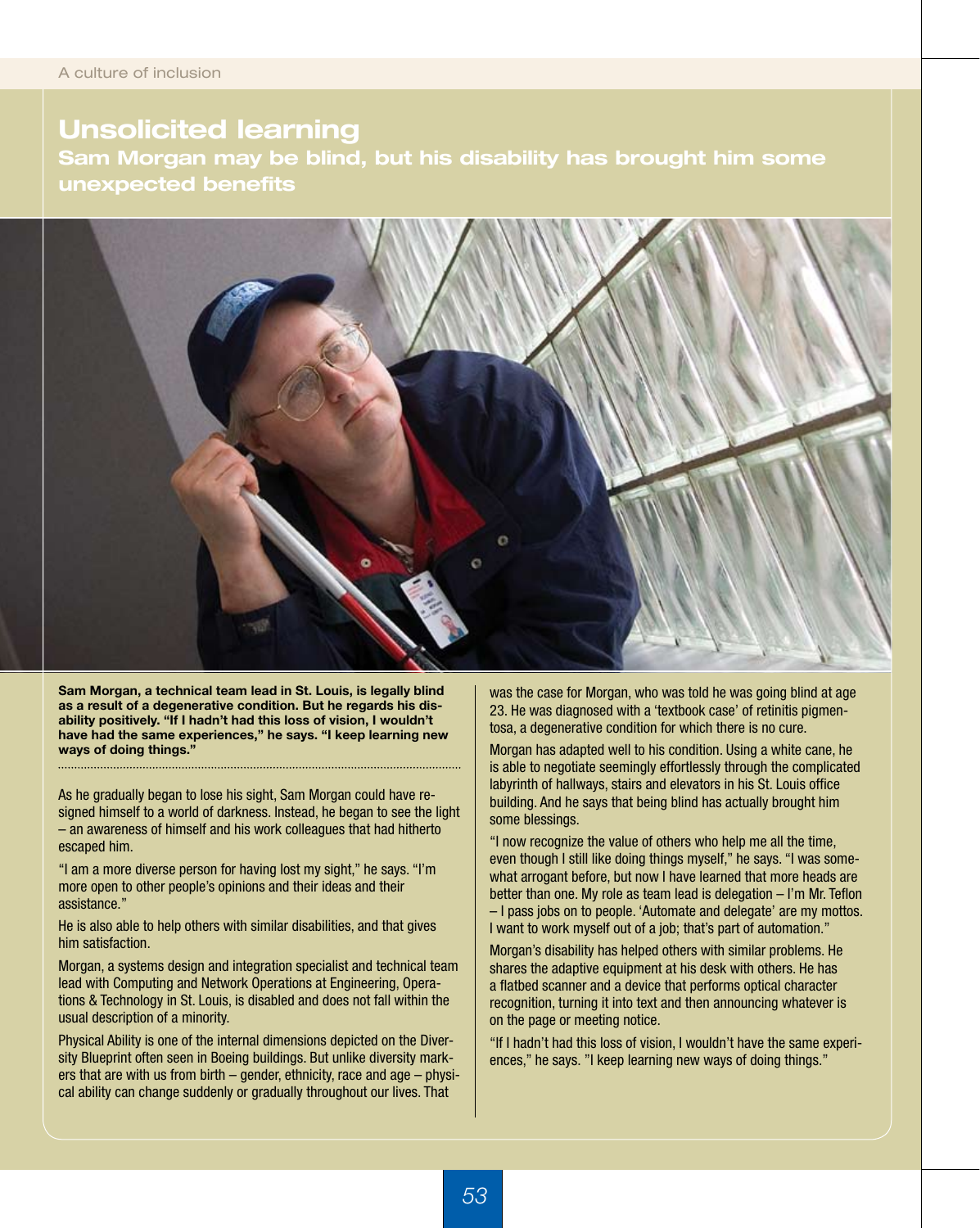# **Rick Stephens: Diversity and the bottom line**



**Rick Stephens, senior vice president of Human Resources and Administration: "It's not about the specifics of what I believe. It's about what I am able to bring to the table."** 

Whenever Rick Stephens meets with groups inside and outside Boeing, he usually cuts to the chase with a simple question: "What kind of value can you bring to our company?"

"It's essential to have the right heart, and the right soul, and the right ideas, and the right mind," he will tell audiences that include such groups as his fellow Native Americans. He challenges everyone to ask: How will you use your skills and talents to help us achieve our business goals?

For Stephens, senior vice president of Human Resources and Administration, diversity is about talent, value and the business – the bottom line.

"This is not about the specifics of what I believe," he explains "It's about what I am able to bring to the table. It's all about what I call the value proposition. When people focus on value, it's a great start because now we are speaking the same language.

"Of course, it's people who create our products," he says. "So naturally we want the very best people so we can continue to create the best products and be a leader in our markets. Taking the best of industry and bringing it into Boeing is fundamental to our strategy.

"Diversity of thought is really driven by our backgrounds, by our perspectives," says Stephens, a member of the Pala band of Mission Indians and a former tribal chairman. "What we're striving for is to create an environment where people are all focused on the same objectives, meeting customer expectations, meeting shareholder expectations and meeting employee expectations. When you get all those aligned and you have people who are bringing their different perspectives, you always come up with the best solution that wins in a competitive marketplace."

Value is important not only to the company, he points out, but to the very people who are providing it. "People want to work where they are valued," he says. "And they'll feel valued if they're looked at not because of their gender, their race, their religion, or the color of skin. It will really be driven by the value they bring to be able to support the business objectives."

It's the role of leadership, he says, to create the right environment where everyone has an opportunity bring their capabilities to the table.

The power of creative thought and passionate energy are the twin drivers of business success, he says. "The value that employees bring is really their minds – their critical, complex creative thinking. They also bring their hearts, which is their passion for doing things. And when you get those two connected, and you have the right environment, we create the right solutions for making us globally competitive."

And he makes no distinctions for himself. "I'm proud to be a Native American," he says. "But I have to bring value to Boeing. I have to draw from my background, my education, and my skills and abilities to help Boeing be successful."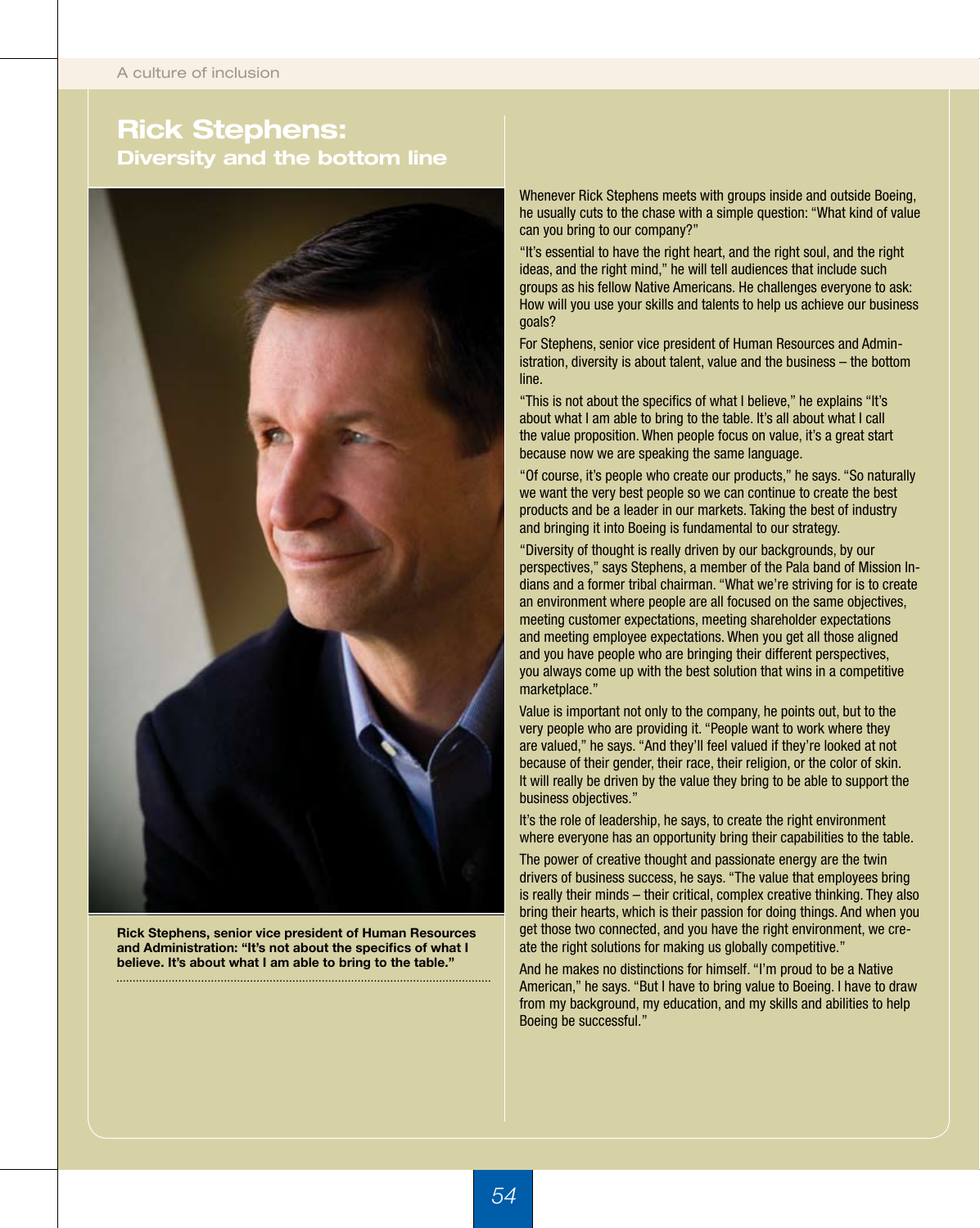#### *continued from page 52*

### **Managing diversity**

When Boeing Chief Financial Officer James Bell says that diversity is not just a Human Resources issue, he is not discounting the importance of HR in

furthering diversity and inclusion. Sandy Rufkahr, director of Phantom Works HR, created the new EO&T Diversity Council, which developed a diversity plan for the EO&T organization. She was impressed by the motivation and knowledge of the council members. "I've never seen a group so passionate about anything," she says. Rufkahr has a particular appreciation for how seriously Boeing is committed to diversity. A friend working in a governmental department revealed that her organization didn't collect diversity metrics. "They didn't track how many females and minorities they had. Boeing does a wonderful job at this. We track women and minorities. We target and recruit from minority colleges."

Souzane Tacawy recently stepped up to the challenge of increasing the number of women employed at the Long Beach, Calif., site. As regional director for Electronics and Avionics Testing at IDS in Southern California, she was asked to draft a plan to reverse the underutilization of female employees.

"When we started looking at the data, we discovered we didn't have females in lower levels, so when a requisition opened up internally, there were no women at those levels who could apply. We had to build a pool to get more women, and we needed to partner with external groups to get the word out to increase that pool." They gave plotted charts



**Ron Morinishi: "Treating people the same isn't enough. We need to be sensitive to the backgrounds and cultures of others."**



**Victor Hill: "Diversity is a necessity, not a luxury. Cultural isolation limits potential." Every person, every idea brings about global solutions, he says.**

from the last five years to hiring managers to show how they could make a difference. It worked: The Long Beach site has been in the green for utilization of women since 2005.

Tacawy adds, "Our commitment to inclusion has resulted in better business for us in terms of motivated and engaged employees. Women and minority employees are encouraged when they see employees like them progressing at all levels in the organization. It motivates them to focus on performance to ensure that they, too, can move up."

She notes that the majority of Long Beach employees participating in the Boeing employee survey said diversity was valued in their work group, that the ideas and opinions of all

employees mattered. "That clearly motivates the employees to bring more ideas forward, which results in better organizational performance."

One result was that in 2007, a reorganization created opportunities in the region. "There was a good pool of women and minorities especially from Long Beach," she says. Three women, including her, were promoted to M-level manager positions. Another two were promoted to E-series positions.

"The others promoted along with me were all highly talented people who were given an opportunity to show that they help Boeing to succeed," she says. "Recognizing them was clearly a good business proposition."

#### **The opposite of exclusion**

Asking people what inclusion means to them elicits stories of personal discovery. People know what it feels like to be excluded. And when the environment changes to one of inclusion, the result is deep appreciation and sense of commitment.

Gerald Stanley, a systems engineer on the Space Shuttle at Kennedy Space Center in Florida, knows what inclusion has meant for him. "It's when everybody is valued for who they are, no matter what their background, ethnicity, religion or culture."

Stanley is vice president of the Florida chapter of BEA-GLES, the Boeing Employees Association of Gays, Lesbians and Friends. "I was reluctant to reveal my own sexual preference in the past. I turned 40 two years ago and I have heard many jokes and innuendos. I was tired of hearing them. Since I came out, that kind of thing doesn't happen in front of me, but it still happens."

Stanley also wants to help make it easy for others, especially new hires. "We need to protect employees from harassment and make this an attractive place to work. It has to be safe and comfortable for African Americans, gays and lesbians, and others to work for Boeing."

Brian Lee, who has a Korean heritage, struggled with his identity.

A project manager on the 787 Program, Lee actively began exploring his Korean roots in college. "I look Korean and think American," he says.

A member of the new Global Partners Diversity Council and BAAPA, the Boeing Asian-American Professional Association, Lee says "You want to be part of the mainstream, but because of how you look, you think you don't fit."

He went to Korea to work as an engineering intern, to learn the language – and the culture. Embedded in many Asian languages, for example, is respect for elders and positions of authority.

"The way I speak with my dad is different from how I speak to other people," says Lee. "Another world opens up to us when we learn the language."

Jesus Elizondo, an IDS Production Controls manager in St. Louis and co-lead of the diversity council for St. Louis Operations and Supplier Management, says, "With the diversity message we're changing our perspective of how we do business for the future. I learned a long time ago that working with people allows you to drive success."

*continued on page 56*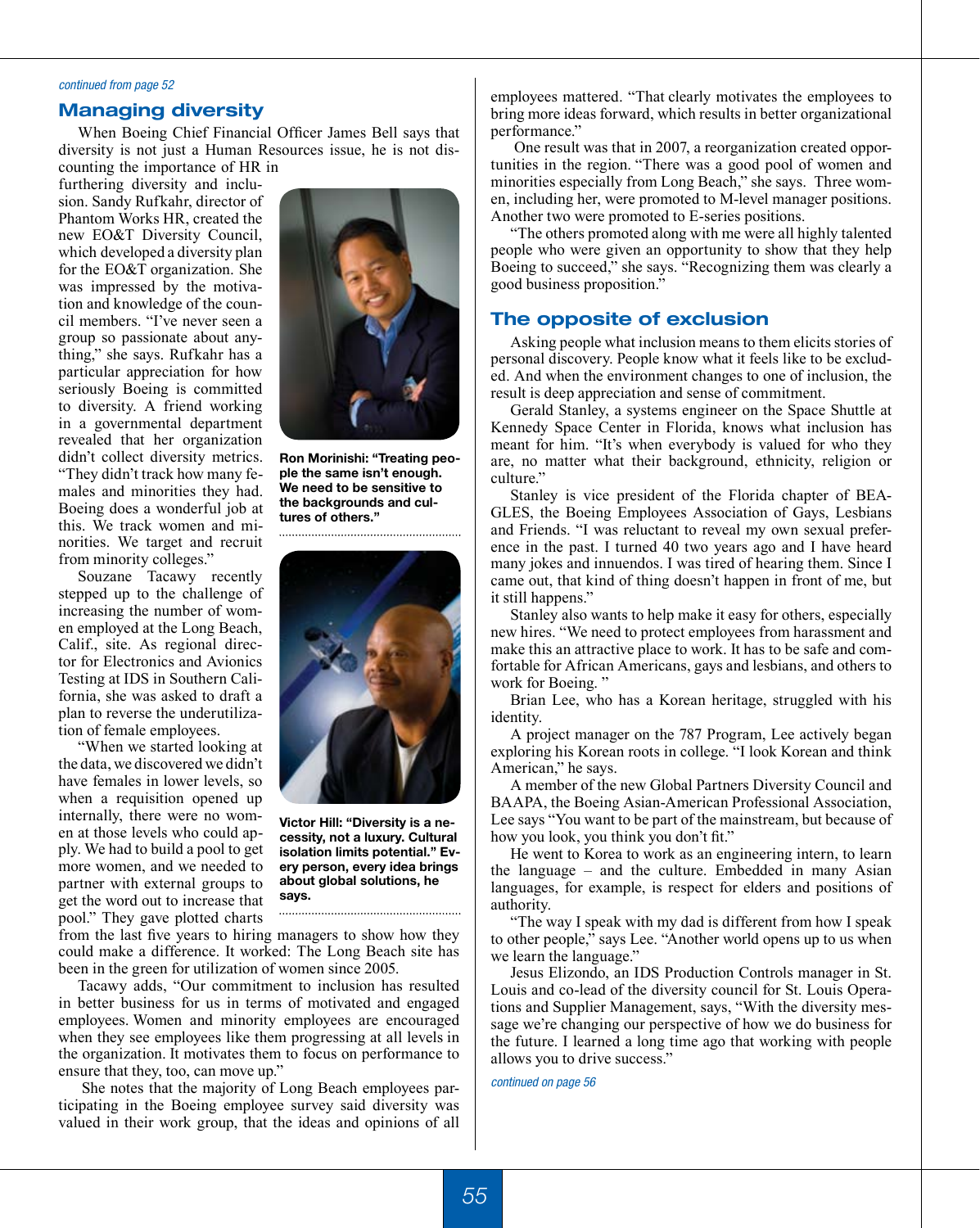#### *continued from page 55*

## **One way of leading**

"Everyone can be a leader of diversity and inclusion," Joyce Tucker often says.

Victor Hill, a function manager for Spacecraft Products Manufacturing Support and Material Requirements Planning at the Satellite Development Center in El Segundo, Calif., set out to prove it. After attending the Global Diversity Summit in California, Hill spoke about it at his Toastmasters club.

"I learned that diversity is a necessity, not a luxury, and that cultural isolation limits potential," he says. "If we include everyone, we include every idea possible for global solutions."

Hill says: "Inclusion to me is the creation of ideas for improvement, implementation of those ideas, and the measurement of success. It is inviting others to share openly and without fear of retaliation or disrespect. I believe that we can learn from almost everyone we meet. And we learn not only from success but from failure as well."

#### **Hustle and flowdown**

Commitment by senior leaders to diversity drives the message down. Employee involvement spreads the message. And managers play a major role in the consistent modeling and demonstration of diversity awareness for employees.

When Ron Morinishi moved to St. Louis two years ago, he realized it was culturally different from California, where he

"The understanding and practice of diversity and inclusion should be viewed as a critical leadership skill."

#### – Ron Morinishi

was reared and worked for many years. Morinishi, a manager in Phantom Works' Systems and Subsystems Technology area, belongs to the EO&T diversity council and is the head of the local St. Louis EO&T Diversity Council. He is also a member of the Boeing Asian-American Professional Association.

"People think it's enough to treat people the same," he says. "If they do that, then it's okay. I try to preach that isn't enough. We need to be sensitive to others' background and cultures and use that to enhance our daily work."

Morinishi believes understanding and practice of diversity and inclusion should be viewed as a critical leadership skill and part of everybody's job, especially managers.

"They have to learn it, practice it and teach it to others," he says.

Joyce Tucker agrees. "We're having conversations about how to reach out and access all the talent that's available to us in our recruiting," she says. "We want potential employees to know that Boeing is an open and inclusive environment. A culture that values diverse employees will be the kind of culture that will attract talented people who can work effectively with others to achieve the goals of our company.

"Recognizing, leveraging and bringing together the unique contributions that all employees offer to the workplace makes Boeing one company and a great place to work." $\Box$ 



**Brandon Polingyumptewa: Like a tree, he says, Boeing needs strong roots. "Boeing plants the seeds of diversity by offering courses and the opportunities to expand its employees, both professionally and personally."**



**Gerald Stanley: "It has to be safe and comfortable for African Americans, gays and lesbians, and others to work for Boeing."**



**Jesus Elizondo: "With the diversity message, we're changing our perspective of how we do business for the future."**